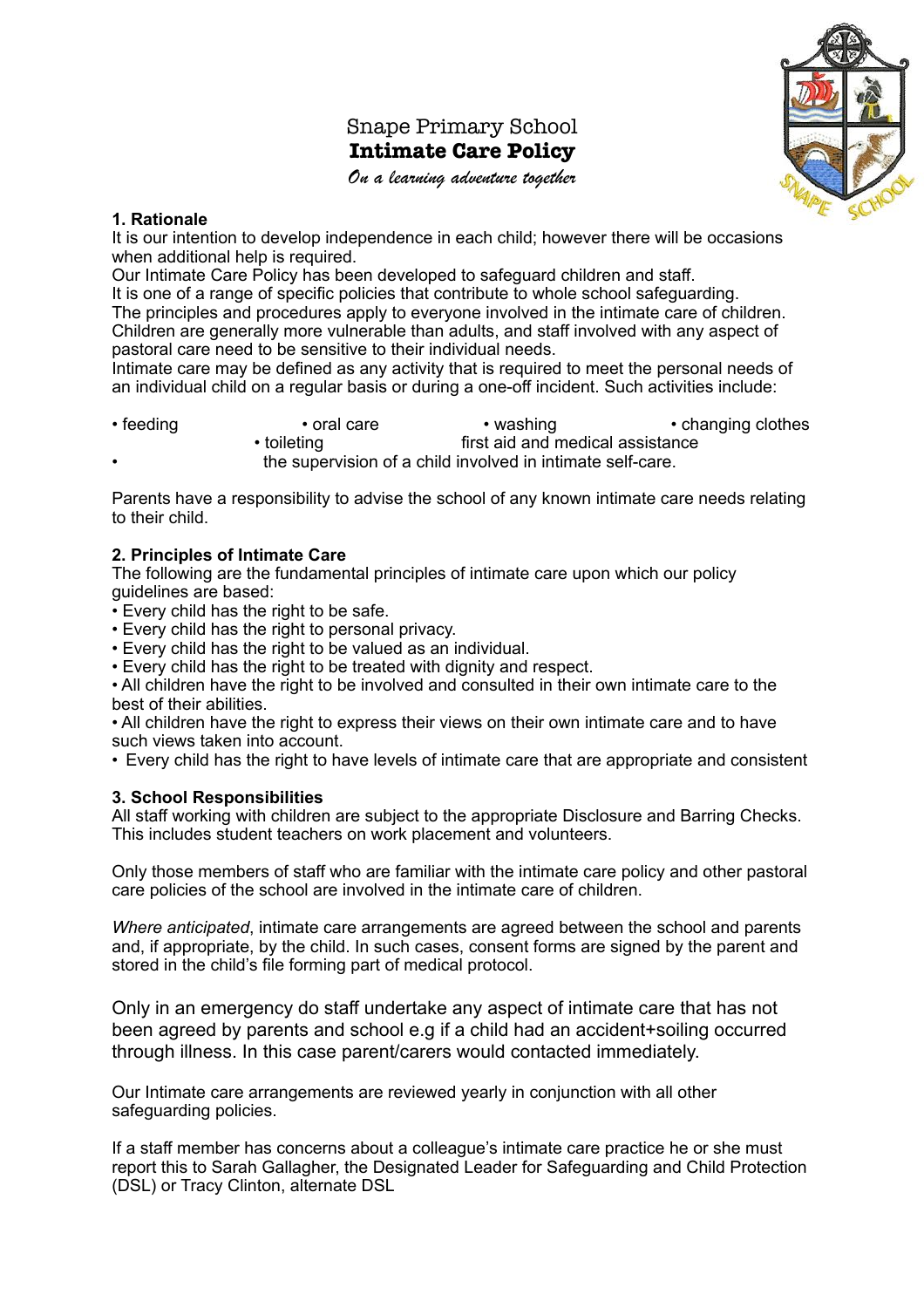# Snape Primary School **Intimate Care Policy**

*On a learning adventure together*



### **4. Guidelines of good practice**

All children have the right to be safe and to be treated with dignity and respect. These guidelines are designed to safeguard children and staff. They apply to every member of staff involved with the intimate care of children.

We understand that young children and children with special educational needs can be especially vulnerable. Staff involved with their intimate care ensure they are particularly sensitive to their individual needs.

Staff are also aware that some adults may use intimate care as an opportunity to abuse children. It is important to bear in mind that some forms of assistance can be open to misinterpretation. **We therefore adhere to the following guidelines of good practice to safeguard children and staff:**

- *Involve the child in the intimate care.*
- *• Try to encourage a child's independence as far as possible in his or her intimate care.*
- *• Where a situation renders a child fully dependent, talk about what is going to be done and give choices where possible.*
- *• Check your practice by asking the child or parent about any preferences while carrying out the intimate care.*
- *• Treat every child with dignity and respect and ensure privacy appropriate to the child's age and situation.*
- *• Care is never carried out by a member of staff working alone with a child. Two staff members are always present.*
- *• We ensure any incidents where a child has received intimate care are reported to parents.*
- *If the intimate care is a regular, planned event there should be regular communication between home and school. This may be in the form of a home-*
- *school books, or a more formal record kept in the case of pupils with specific medical needs under the advice of a medical practitioner.*
- *• Be aware of your own limitations. Only carry out activities you understand and feel competent with. If in doubt, ASK.*
- *• Promote positive self-esteem and body image. Confident, self-assured children who feel their body belongs to them are less vulnerable to sexual abuse. The approach you take to intimate care can convey lots of messages to a child about their body worth. Your attitude to a child's intimate care is important. Keeping in mind the child's age, routine care can be both efficient and relaxed.*
- *• If you have any concerns you must report them. If you observe any unusual markings, discolouration or swelling report it immediately to your DSL or Alternate DSL.*
- *• If a child is accidentally hurt during the intimate care or misunderstands or misinterprets something, reassure the child, ensure their safety and report the incident immediately to your DSL/alternate DSL.*

**Report and record any unusual emotional or behavioural response by the child using the Suffolk safeguarding concern form.**